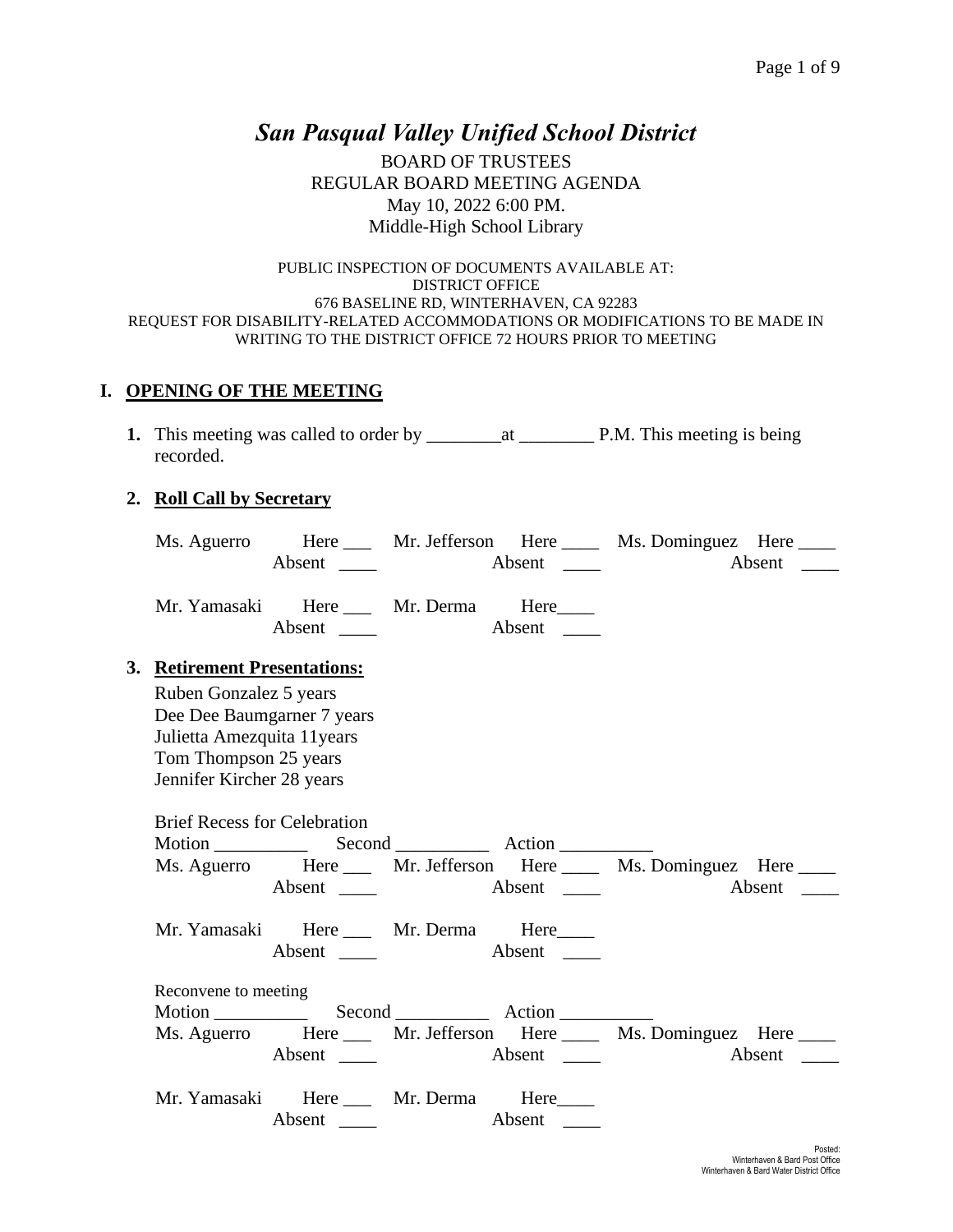### **4. Student Presentations**

**a.** Associated Student Body (ASB) – Representative

### **5. Public Comments**

Are there any public comments speakers who require translation?

\*Persons who have complaints against Board members or District staff are encouraged to seek resolution to those complaints by using the San Pasqual Valley Unified School District written complaint procedures before orally addressing them at a meeting. The Board will not respond to such complaints until the applicable complaint procedure (BP/AR 1312.1) has been followed and has reached the Board level. Where a complaint concerns a District employee identifiable by name, position, or other facts, the Board cannot respond until proper written notice has been given to the employee pursuant to Government Code Section 54957.

Comments shall be limited to three minutes per person (six minutes if translation is required) and twenty minutes (forty minutes if translation is required) for all comments, per topic, unless the board president, subject to the approval of the Governing Board, sets different time limits

- **a.** Are there any members of the public to be heard on items not appearing on agenda that are within the jurisdiction of the District?
- **b.** Are there any members of the public to be heard on items appearing on the agenda?
- **c.** Are there any members of the public or parents/guardians of Indian children on equal participation in educational programs provided by the district. Title VII of The Elementary and Secondary Education Act as amended by the Every Student Succeeds Act or PL 114-95

### **PUBLIC HEARING**

Annual Public Hearing: Prior to submitted the application for the EASIE (Electronic Application System for Indian Education), a public hearing must be held. During the Public Hearing, SPVUSD must provide parents of Indian students and community an opportunity to understand and offer recommendations on the formula grant program.



Motion to Open Public Hearing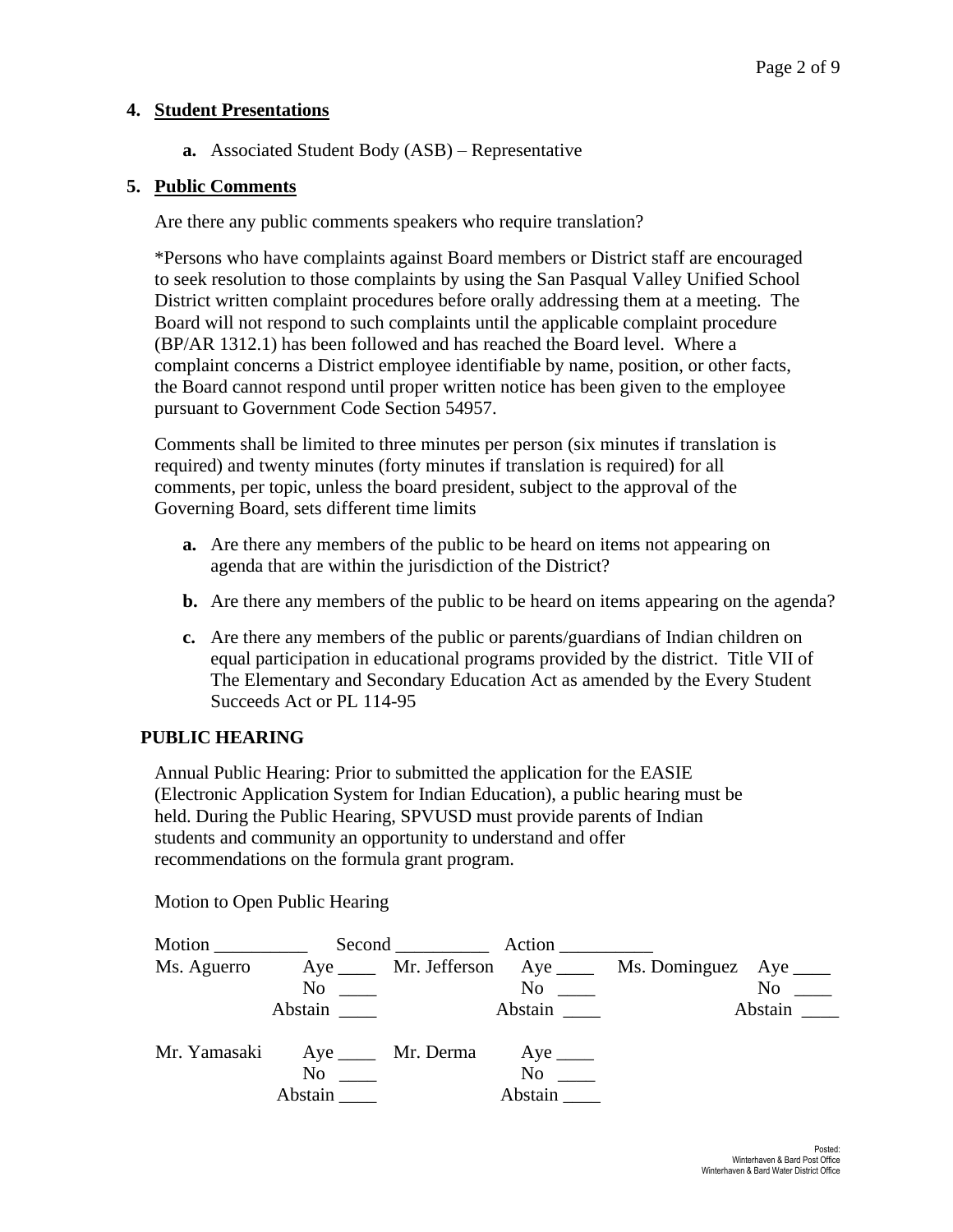Upon the Motion, the Public Hearing is opened at \_\_\_\_\_\_\_\_\_\_\_\_\_\_\_ PM. Are there any public comments?

\_\_\_\_\_\_\_\_\_\_\_\_\_\_\_\_\_\_\_\_\_\_\_\_\_\_\_\_\_\_\_\_\_\_\_\_\_\_\_\_\_\_\_\_\_\_\_\_\_\_\_\_\_\_\_\_\_\_\_\_\_\_\_\_

#### **Motion to declare Public Hearing closed**

|              |                                                                                   |                      | Second Action |                                                                    |         |
|--------------|-----------------------------------------------------------------------------------|----------------------|---------------|--------------------------------------------------------------------|---------|
|              |                                                                                   |                      |               | Ms. Aguerro Aye ____ Mr. Jefferson Aye ____ Ms. Dominguez Aye ____ |         |
|              | $No \ \_$                                                                         |                      | No            |                                                                    | No      |
|              | Abstain                                                                           |                      | Abstain       |                                                                    | Abstain |
| Mr. Yamasaki |                                                                                   | Aye ______ Mr. Derma | Aye $\_\_$    |                                                                    |         |
|              | No                                                                                |                      | No            |                                                                    |         |
|              | Abstain                                                                           |                      | Abstain       |                                                                    |         |
|              | Upon the Motion, the Public Hearing is closed at ________________________________ | PM.                  |               |                                                                    |         |

#### **6. Approval of Minutes**

It is recommended that the Board of Trustees approve the minutes of the Regular Board Meeting on 04/12/22

| Motion $\frac{1}{\sqrt{1-\frac{1}{2}}\cdot\frac{1}{\sqrt{1-\frac{1}{2}}}}$ |                                          | Second Action        |                                                            |
|----------------------------------------------------------------------------|------------------------------------------|----------------------|------------------------------------------------------------|
| Ms. Aguerro                                                                |                                          |                      | Aye ______ Mr. Jefferson Aye _____ Ms. Dominguez Aye _____ |
|                                                                            |                                          | $\mathrm{No}$ $\_\_$ | $No \_\_$                                                  |
|                                                                            | Abstain                                  | Abstain              | Abstain $\_\_\_\_\$                                        |
|                                                                            | Mr. Yamasaki Aye ____ Mr. Derma Aye ____ |                      |                                                            |
|                                                                            | N <sub>0</sub>                           | $No \t —$            |                                                            |
|                                                                            | Abstain                                  | Abstain              |                                                            |

### **7. Approval of Warrants**

Per EdCode 42631 and SPVUSD BP 3314, it is recommended that the Board of Trustees ratify the April warrants in the amount of \$459,331.81.

|             |                                          | Second Action        |                                                            |
|-------------|------------------------------------------|----------------------|------------------------------------------------------------|
| Ms. Aguerro |                                          |                      | Aye ______ Mr. Jefferson Aye _____ Ms. Dominguez Aye _____ |
|             |                                          | $\mathrm{No}$ $\_\_$ | $\overline{N_0}$ $\overline{\phantom{1}}$                  |
|             | Abstain                                  |                      | Abstain                                                    |
|             | Mr. Yamasaki Aye ____ Mr. Derma Aye ____ |                      |                                                            |
|             | N <sub>0</sub>                           | $No \t —$            |                                                            |
|             | Abstain                                  | Abstain              |                                                            |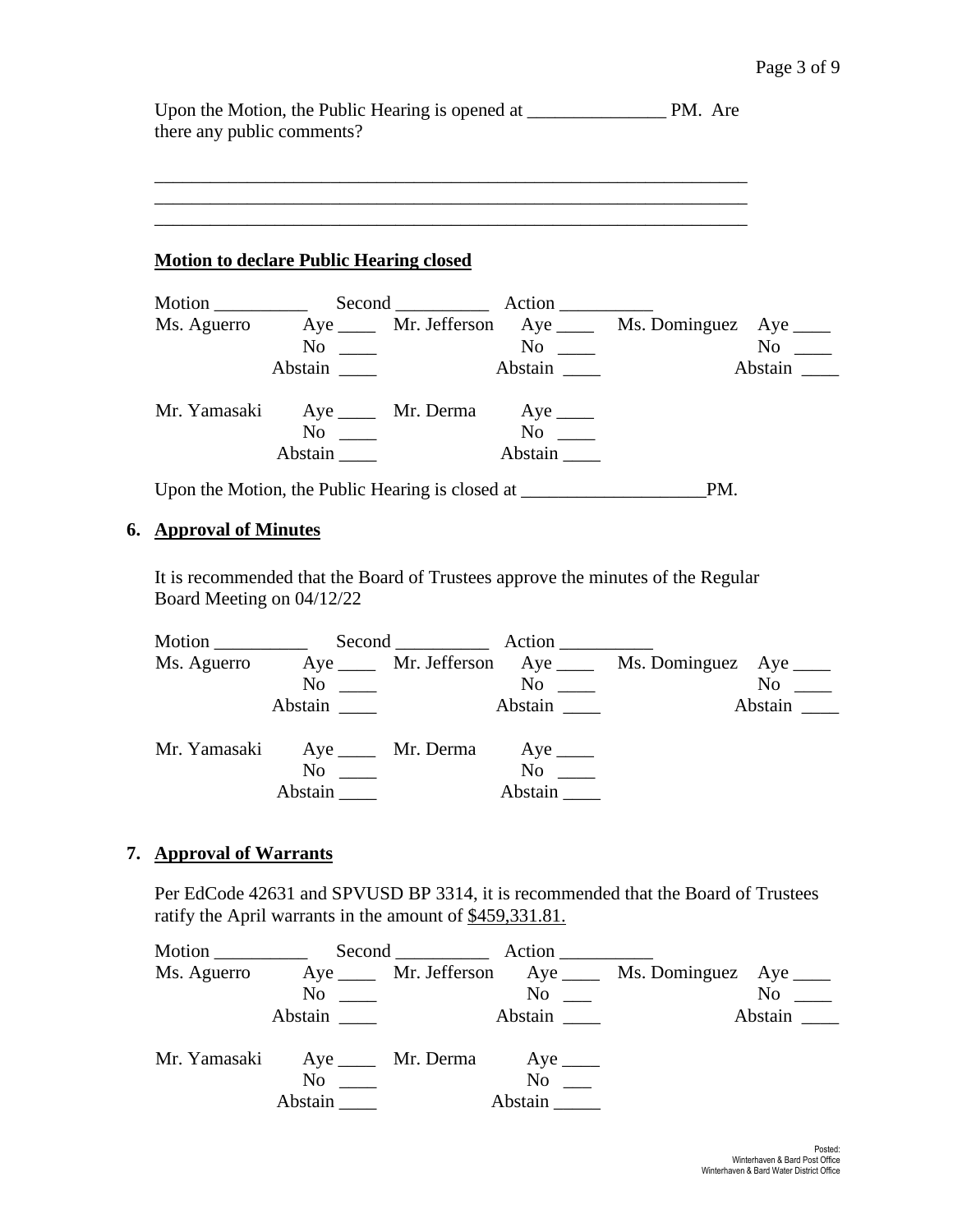### **II. PRESENTATIONS**

### **III. CONSENT ITEMS**

- 1. Correction 2022-2023 School Calendar Changing Spring Break to 4/3-4/7/2023
- 2. Extra Duty: 21.22 Summer Work San Pasqual Valley Middle/High School Library Clerk
- 3. Extra Duth 2022 Summer Work San Pasqual Valley Elementary School Library Clerk
- 4. Field Trip: San Pasqual Valley Elementary Third and Fourth Grade End of the Year field trip to Harkins Theater in Yuma, Arizona.
- 5. Extra Duty: Summer Work
- 6. Field Trip: San Pasqual Valley Elementary End of the Year 5th Grade Field Trip to San Diego Zoo
- 7. Extra Duty: Special Education Extended School Year (ESY) for the 2021-2022 School Year for Eligible Students with Disabilities
- 8. Projection Extra Duty: 2021-2022 San Pasqual Valley Unified School District Summer School Program
- 9. Extra Duty: 2021-2022 Migrant University-Based Summer Institute
- 10. Travel/Training: Leadership Associates Summer Institute 2022: Conversations that Matter
- 11. Out of State Travel: Annual Approval of Travel to Arizona Western College for Campus Tours for Remaining SY 21/22
- 12. Out of State Travel Annual Approval of Travel to Arizona Western College for Campus Tours, Career Expos, and educational events for SY 22/23
- 13. Ratification: Field Trip Arizona Western College Tour
- 14. San Pasqual Valley Unified School District After-School Education and Safety (ASES) current pay-rate.
- 15. Extra Duty: Pre-K Enrollment for the 2022-2023 School Year
- 16. Field Trip: San Pasqual Valley Elementary Kindergarten End of the Year field trip to Inca Lanes in Yuma, Arizona.
- 17. Ratification Arizona Western College Assistant Migrant Program- Student Interviews
- 18. Ratification Arizona Western College TRIO Student Support Services KEYS Program and AWC Art Program Visit
- 19. Ratification Travel/Training: High School Leadership, 4x4 debrief, master schedule planning
- 20. Field Trip: San Pasqual Valley Elementary Second Grade End of the Year field trip to Nikki's Chickies in Yuma, Arizona
- 21. Extra Duty Student Healthcare Specialist Araceli Armenta
- 22. Approve Field Trip San Pasqual Valley Elementary Summer School Field Trip to Harkins Theater in Yuma, Arizona
- 23. Ratification: Surplus Request: Add Obsolete and Unused Items to Surplus for Auction Additional Obsolete Laptops/Chrombebooks
- 24. Approve Memorandum of Agreement Between The Imperial County Office of Education, as LEA for the K-12 High-Speed Network (K12HSN) and the San Pasqual Valley Unified School District
- 25. Consultant Agreement for San Pasqual Valley Unified School District Fiscal Year 2022 with Evolution Learning: A Technology Consultancy
- 26. Contract with Development Groups, Inc (DGI) Help Desk Services
- 27. Field Trip: 8<sup>th</sup> Grade End of the Year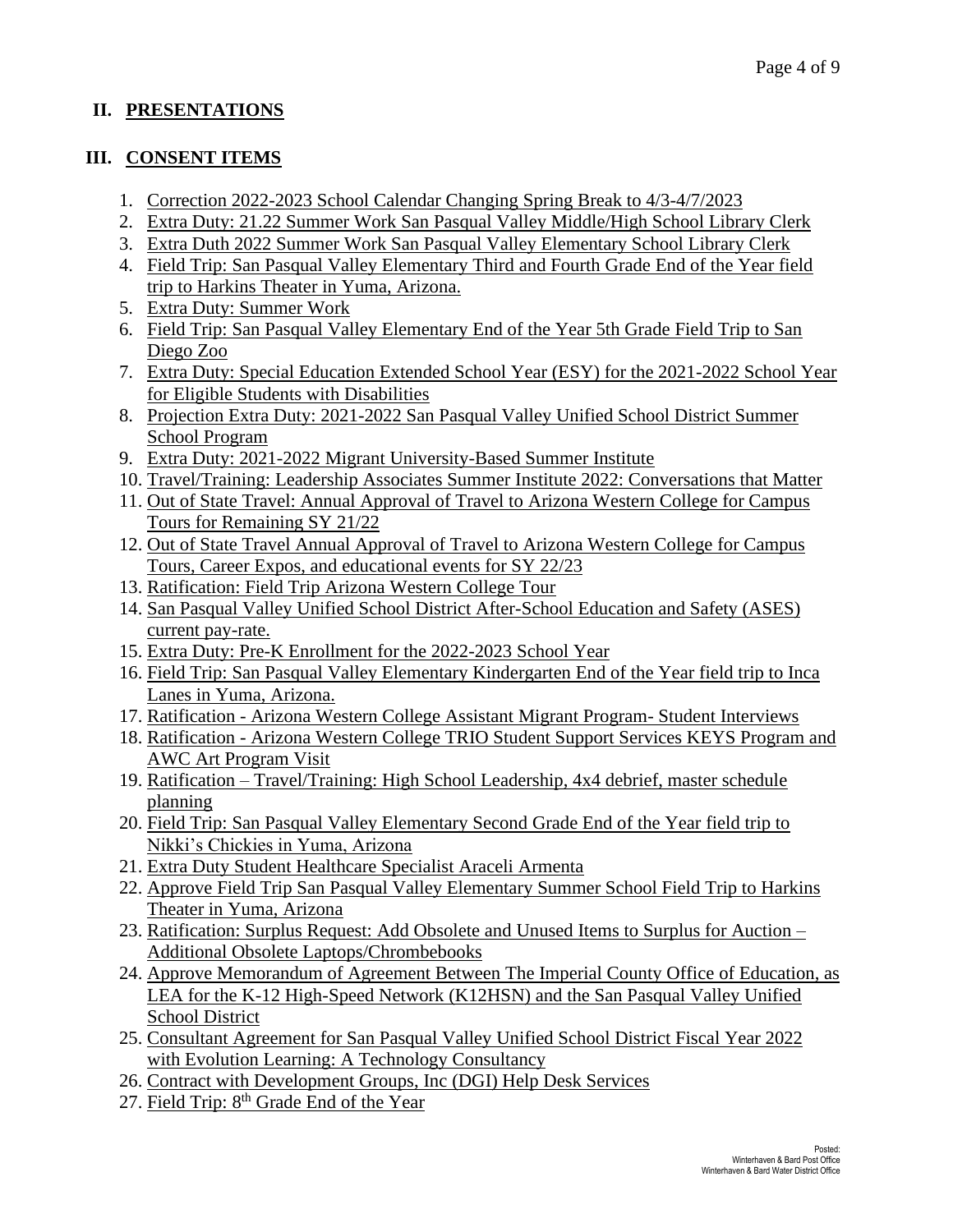- 28. Field Trip: San Pasqual Valley Pre-School End of the Year field trip to Inca Lanes in Yuma, Arizona.
- 29. Extra Duty: Cafeteria Summer School June 2022, Seamless Summer Program June through August 2022 and 2022-2023 Opening New Year
- 30. Field Trip: Summer School Middle School Summer School Field Trip Fridays to Yuma, AZ
- 31. Field Trip: Middle School Track and Field Day in Yuma, AZ
- 32. Agreement Between San Pasqual Teachers Association and San Pasqual Valley Unified School Summer School Rate



## **IV. MONTHLY REPORTS**

- 1. San Pasqual Teachers Association (SPTA) Ms. Jennifer Wallace
- 2. California School Employees Association (CSEA) Ms. Luz Sarabia-Grossenburg
- 3. Special Education Dr. Thien Hoang
- 4. Elementary School Mr. Ruben Gonzalez
- 5. Middle School Ms. Mary Kay Monson
- 6. High School Mr. Juan Morales
- 7. Cafeteria Supervisor Ms. Stacey Garcia
- 8. Director of Human Resources Ms. Alina Sanchez-Loera
- 9. Business Services Ms. Kish Curtis
- 10. Superintendent/Bill Manes-Adult Education Principal Ms. Katrina Johnson-León a. LCAP
- 11. School Board

## **V. UNFINISHED BUSINESS**

## **VI. INFORMATION ITEMS**

- 1. Superintendent accepted resignation of Temporary Classified Staff Member
- 2. 8<sup>th</sup> Grade Promotion List
- 3. Positive Certification 2021-2022 Second Interim Report ICOE
- 4. Projected High School Graduates
- 5. Career Education Expo Imperial Valley College
- 6. Site for Junior/Senior Prom
- 7. The District Released a Probationary Employee Bus Driver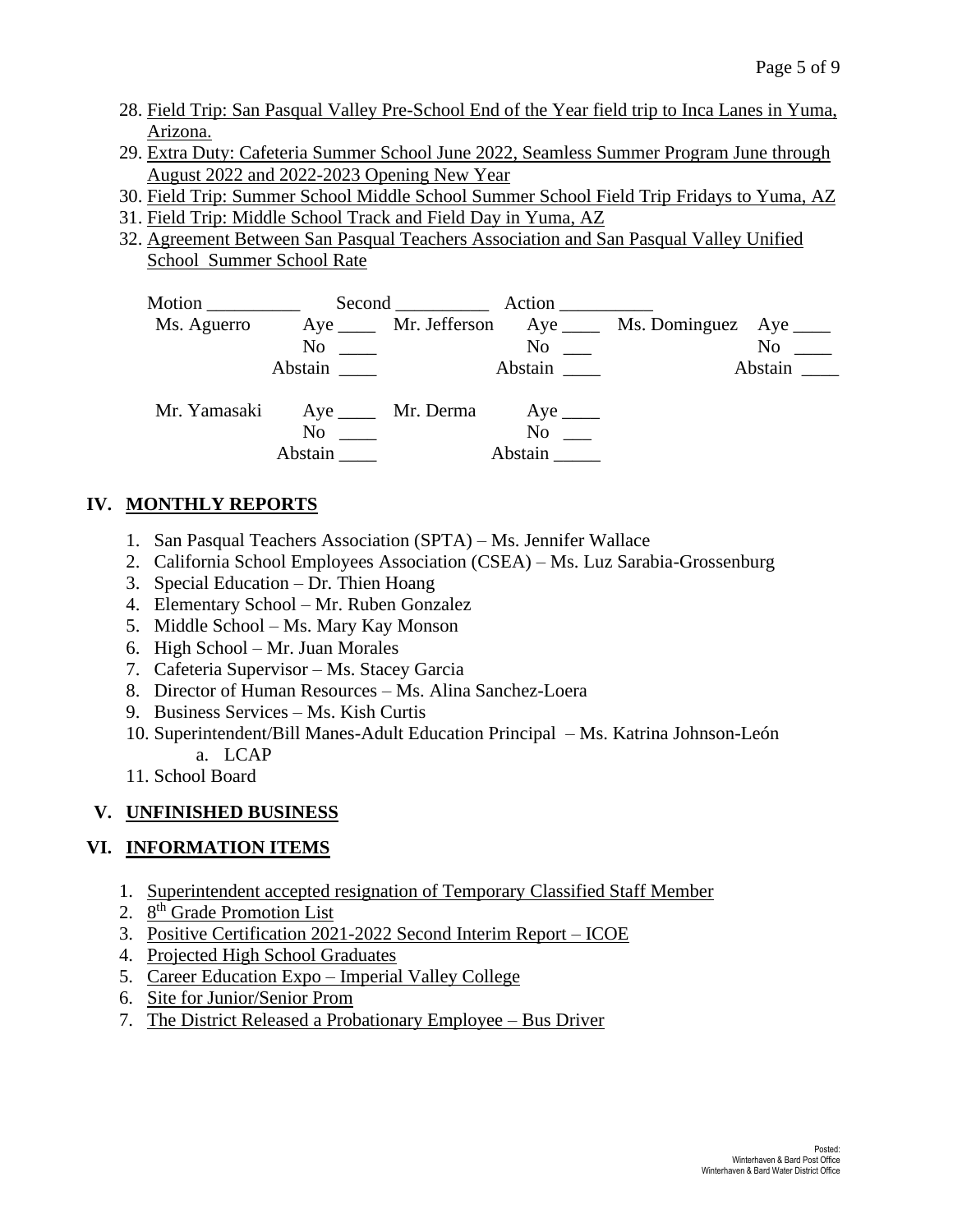## **VII. NEW BUSINESS**

|  |                             | 1. 2023-2024 School District Calendar                 |                                           |                                                                          |                   |
|--|-----------------------------|-------------------------------------------------------|-------------------------------------------|--------------------------------------------------------------------------|-------------------|
|  |                             |                                                       |                                           |                                                                          |                   |
|  |                             |                                                       |                                           | Ms. Aguerro Aye ____ Mr. Jefferson Aye ____ Ms. Dominguez Aye ___        |                   |
|  |                             |                                                       |                                           |                                                                          |                   |
|  |                             | Abstain                                               |                                           |                                                                          | Abstain           |
|  |                             | Mr. Yamasaki Aye ____ Mr. Derma Aye ____              |                                           |                                                                          |                   |
|  |                             | $No \ \_$                                             |                                           |                                                                          |                   |
|  |                             | Abstain $\_\_\_\_\$                                   |                                           |                                                                          |                   |
|  |                             |                                                       |                                           | 2. Board Member Compensation for Members Absent During Board Meetings in |                   |
|  | <u>May.</u>                 |                                                       |                                           |                                                                          |                   |
|  |                             |                                                       |                                           |                                                                          |                   |
|  |                             |                                                       |                                           | Ms. Aguerro Aye _____ Mr. Jefferson Aye _____ Ms. Dominguez Aye ____     |                   |
|  |                             |                                                       |                                           |                                                                          | No No             |
|  |                             | Abstain _______                                       |                                           |                                                                          | Abstain           |
|  |                             | Mr. Yamasaki Aye ____ Mr. Derma Aye ____              |                                           |                                                                          |                   |
|  |                             |                                                       |                                           |                                                                          |                   |
|  |                             | $No \ \_$                                             | $\overline{N_0}$ $\overline{\phantom{0}}$ |                                                                          |                   |
|  |                             | $\Delta \text{b}$ stain $\_\_\_\_\$                   | $\overline{\mathsf{Abstain}}$             |                                                                          |                   |
|  |                             |                                                       |                                           |                                                                          |                   |
|  | VIII. BOARD COMMENTS        |                                                       |                                           |                                                                          |                   |
|  | IX. ITEMS FOR FUTURE AGENDA |                                                       |                                           |                                                                          |                   |
|  |                             |                                                       |                                           |                                                                          |                   |
|  |                             |                                                       |                                           | $\overline{4}$ .                                                         |                   |
|  | X. CLOSED SESSION           |                                                       |                                           |                                                                          | Time: <b>P.M.</b> |
|  |                             |                                                       |                                           |                                                                          |                   |
|  |                             |                                                       |                                           |                                                                          |                   |
|  |                             | $No \ \_$                                             | $No \ \_$                                 | Ms. Aguerro Aye _____ Mr. Jefferson Aye _____ Ms. Dominguez Aye ____     | $No \ \_$         |
|  |                             | Abstain _______                                       |                                           |                                                                          | Abstain           |
|  |                             |                                                       |                                           |                                                                          |                   |
|  |                             | Mr. Yamasaki Aye ____ Mr. Derma Aye ____<br>$No \ \_$ | $No \_$                                   |                                                                          |                   |

1. CONFERENCE WITH LABOR NEGOTIATOR (Superintendent) – Pursuant to Government Code 54957.6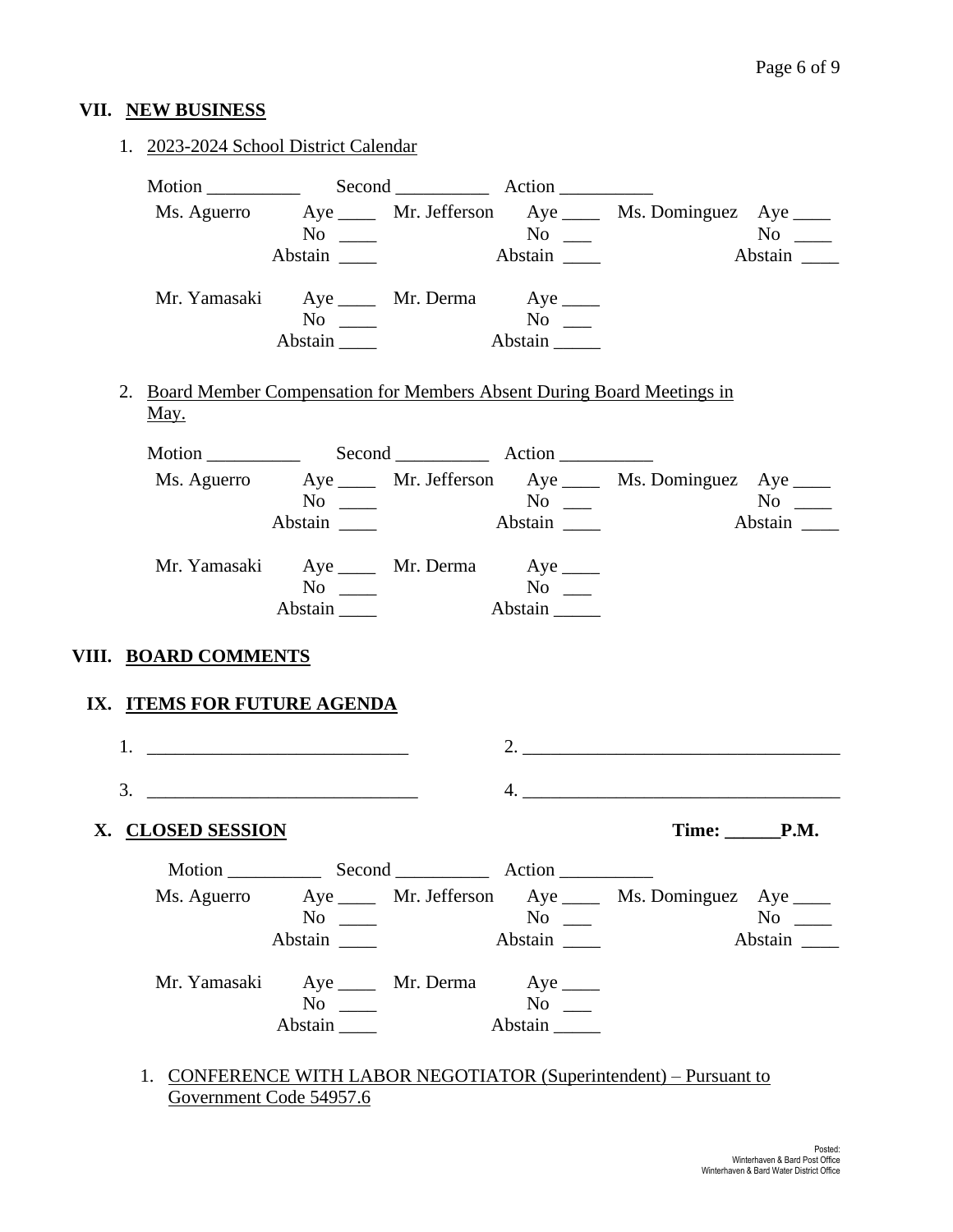### 2. PERSONNEL MATTERS – Pursuant to Government Code 54957

- a. High School Principal
- b. Physical Education Teacher
- c. Paraprofessional Grant Funded
- d. MS/HS Counselor

### 3. STUDENT MATTERS – Pursuant to Education Code 48918 a. AT600044– Stipulated Suspended Expulsion

### 4. CLAIMS AGAINST THE DISTRICT – Pursuant to Government Code 54956.9

### **XI. RECONVENE Time: \_\_\_\_\_\_ P.M.**

| Motion __________ |                                                                  | Second Action        |                                                         |                  |
|-------------------|------------------------------------------------------------------|----------------------|---------------------------------------------------------|------------------|
| Ms. Aguerro       | $\mathrm{No}$ $\_\_$                                             | No                   | Aye _____ Mr. Jefferson Aye ____ Ms. Dominguez Aye ____ | $No \_\_$        |
|                   | Abstain                                                          | Abstain              |                                                         | Abstain $\qquad$ |
|                   | Mr. Yamasaki Aye ____ Mr. Derma Aye ____<br>$No \ \_$<br>Abstain | $No \t —$<br>Abstain |                                                         |                  |

During the Executive Session of the Regular Board Meeting on May 10, 2022, the Board took the following reportable action:

### 1. CONFERENCE WITH LABOR NEGOTIATOR (Superintendent) – Pursuant to Government Code 54957.6

### 2. PERSONNEL MATTERS – Pursuant to Government Code 54957

a. High School Principal

| Ms. Aguerro |                                                                       |                                                        | Aye _____ Mr. Jefferson Aye ____ Ms. Dominguez Aye ____ |                     |
|-------------|-----------------------------------------------------------------------|--------------------------------------------------------|---------------------------------------------------------|---------------------|
|             | N <sub>0</sub>                                                        | No                                                     |                                                         | $No \_\_$           |
|             | Abstain                                                               |                                                        |                                                         | Abstain $\_\_\_\_\$ |
|             | Mr. Yamasaki Aye ____ Mr. Derma Aye ____<br>N <sub>0</sub><br>Abstain | $\overline{N_{0}}$ $\overline{\phantom{0}}$<br>Abstain |                                                         |                     |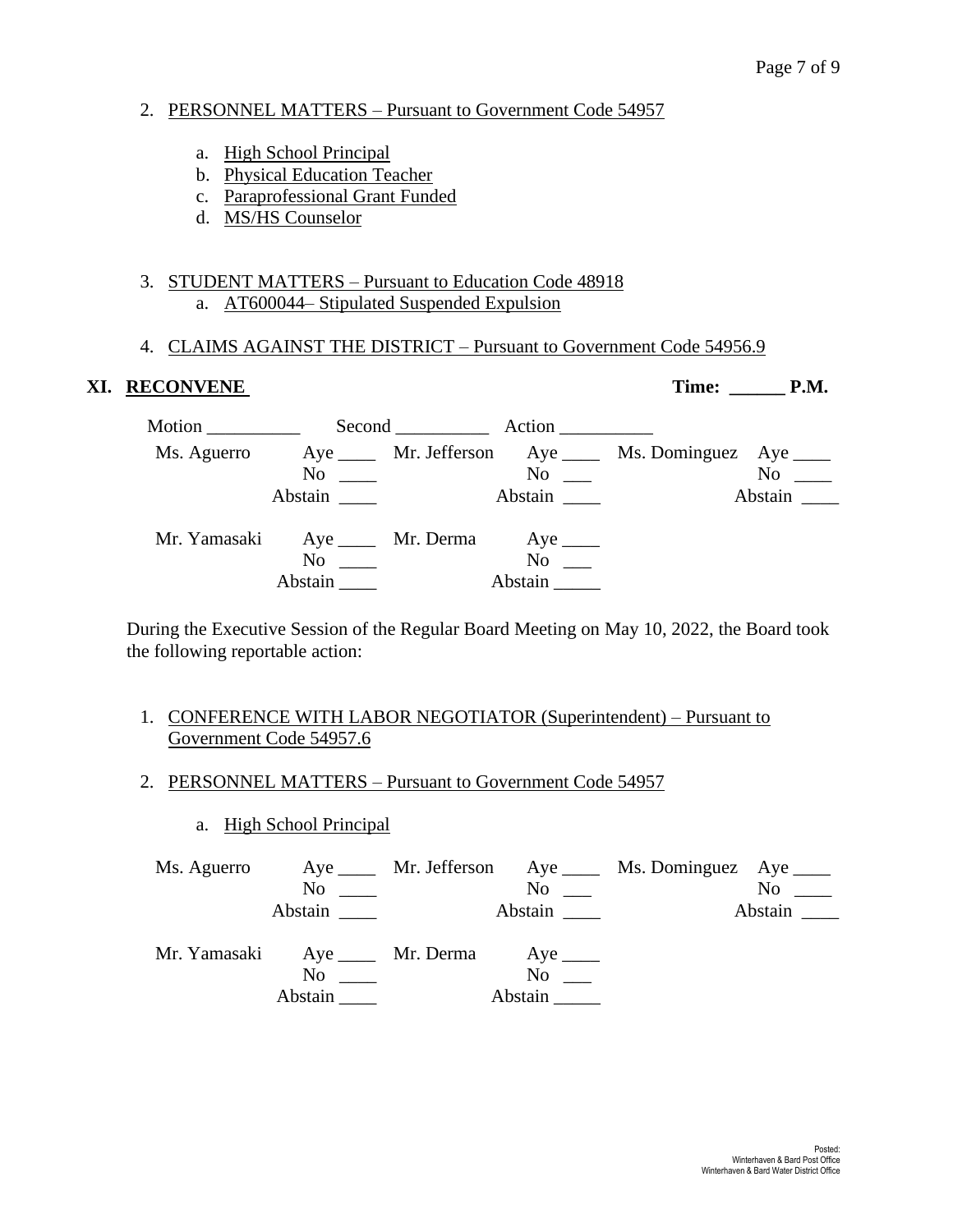b. Physical Education Teacher

|                                                       |                                                                                                 |                       |                                             | Ms. Aguerro Aye ____ Mr. Jefferson Aye ____ Ms. Dominguez Aye ____   |                      |
|-------------------------------------------------------|-------------------------------------------------------------------------------------------------|-----------------------|---------------------------------------------|----------------------------------------------------------------------|----------------------|
|                                                       | Mr. Yamasaki Aye ____ Mr. Derma Aye ____<br>Abstain                                             |                       |                                             |                                                                      |                      |
|                                                       | c. Paraprofessional – Grant Funded                                                              |                       |                                             |                                                                      |                      |
|                                                       |                                                                                                 |                       |                                             | Ms. Aguerro Aye _____ Mr. Jefferson Aye _____ Ms. Dominguez Aye ____ |                      |
|                                                       | Mr. Yamasaki Aye ____ Mr. Derma Aye ____<br>$No \ \_$<br>Abstain $\_\_\_\_\$                    |                       |                                             |                                                                      |                      |
|                                                       | d. MS/HS Counselor                                                                              |                       |                                             |                                                                      |                      |
|                                                       | Abstain _______                                                                                 |                       | Abstain                                     | Ms. Aguerro Aye _____ Mr. Jefferson Aye _____ Ms. Dominguez Aye ____ | $No \_\_$<br>Abstain |
|                                                       | Mr. Yamasaki Aye ____ Mr. Derma Aye ____<br>$\Delta \text{b}$ stain $\frac{1}{\Delta \text{b}}$ |                       |                                             |                                                                      |                      |
| 3. STUDENT MATTERS - Pursuant to Education Code 48918 |                                                                                                 |                       |                                             |                                                                      |                      |
|                                                       | a. AT600044 – Stipulated Suspended Expulsion                                                    |                       |                                             |                                                                      |                      |
| Ms. Aguerro                                           | $No \ \_$                                                                                       |                       | $No \_$<br>Abstain                          | Aye ______ Mr. Jefferson Aye _____ Ms. Dominguez Aye ____            | $No \ \_$<br>Abstain |
| Mr. Yamasaki                                          | $No \ \_$<br>Abstain                                                                            | Aye _______ Mr. Derma | $Aye$ <sub>____</sub><br>$No \_$<br>Abstain |                                                                      |                      |

# 4. CLAIMS AGAINST THE DISTRICT – Pursuant to Government Code 54956.9